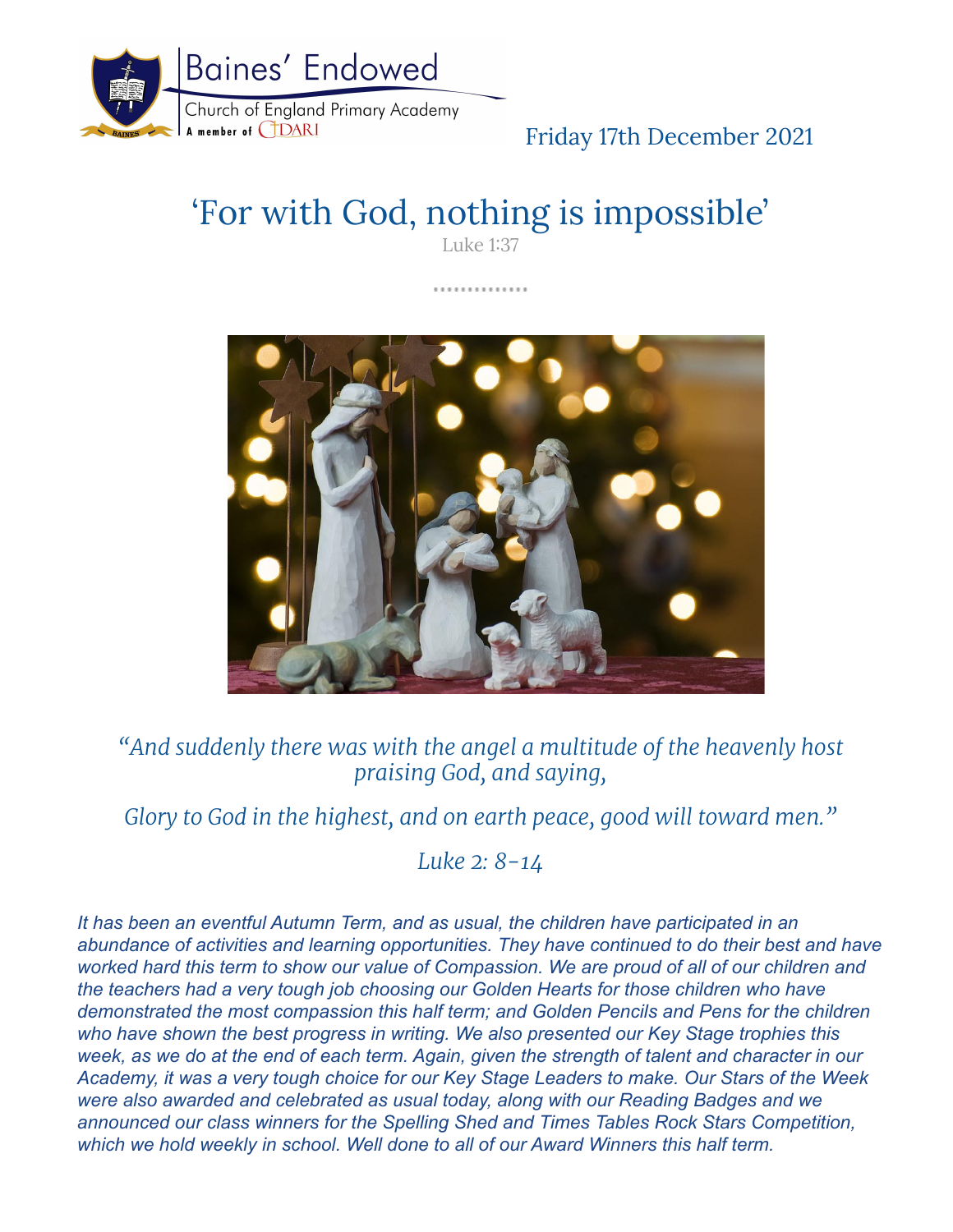*On behalf of all of the staff and the Governors at Baines' Endowed, I would like to wish you all a very Merry Christmas and a Happy New Year. I hope that the world allows us to spend some precious time with our loved ones this Christmas and that next year brings hope, joy and peace to our world.*

#### *Take care and stay safe*

#### *Mrs. Rusling*

## **School News**

#### **Before and After School Wraparound Care**

School has places available for before and after school care. If you are interested in a place for your child, please email [bebridges@cidari.co.uk](mailto:bebridges@cidari.co.uk) for more information.

#### **Boccia**

Mrs Collison took three teams to take part in the Blackpool League finals on Wednesday 8th December at Blackpool Sixth Form College. Our teams placed joint first and third in the league, so both winning teams will represent Blackpool in the Lancashire County Finals in Blackburn on Friday 4th February. Well done to all three teams.

## **Events Coming up in January**

#### **Class Assemblies**

Next half term 5RF, 5JP, 1CW and 1SB will be sharing their Class Assemblies on Google Classroom with the parents and carers of the children in their class. At the moment, our Class Assemblies remain virtual, but we are hoping to be able to return to face-to-face in the new year, Covid permitting.

#### **Neurodiversity Day**

Neurodiversity day will take place on Friday 14th January and children are asked to come into school wearing either their favourite colour, or as many different colours as they can. Can they wear a rainbow? This is a way of celebrating our differences whilst raising awareness of all the different Neurodiverse conditions, such as Autism, ADHD, Neurofibromatosis type 1 and many others.

*Please see the Dates for Your Diary below for more events.*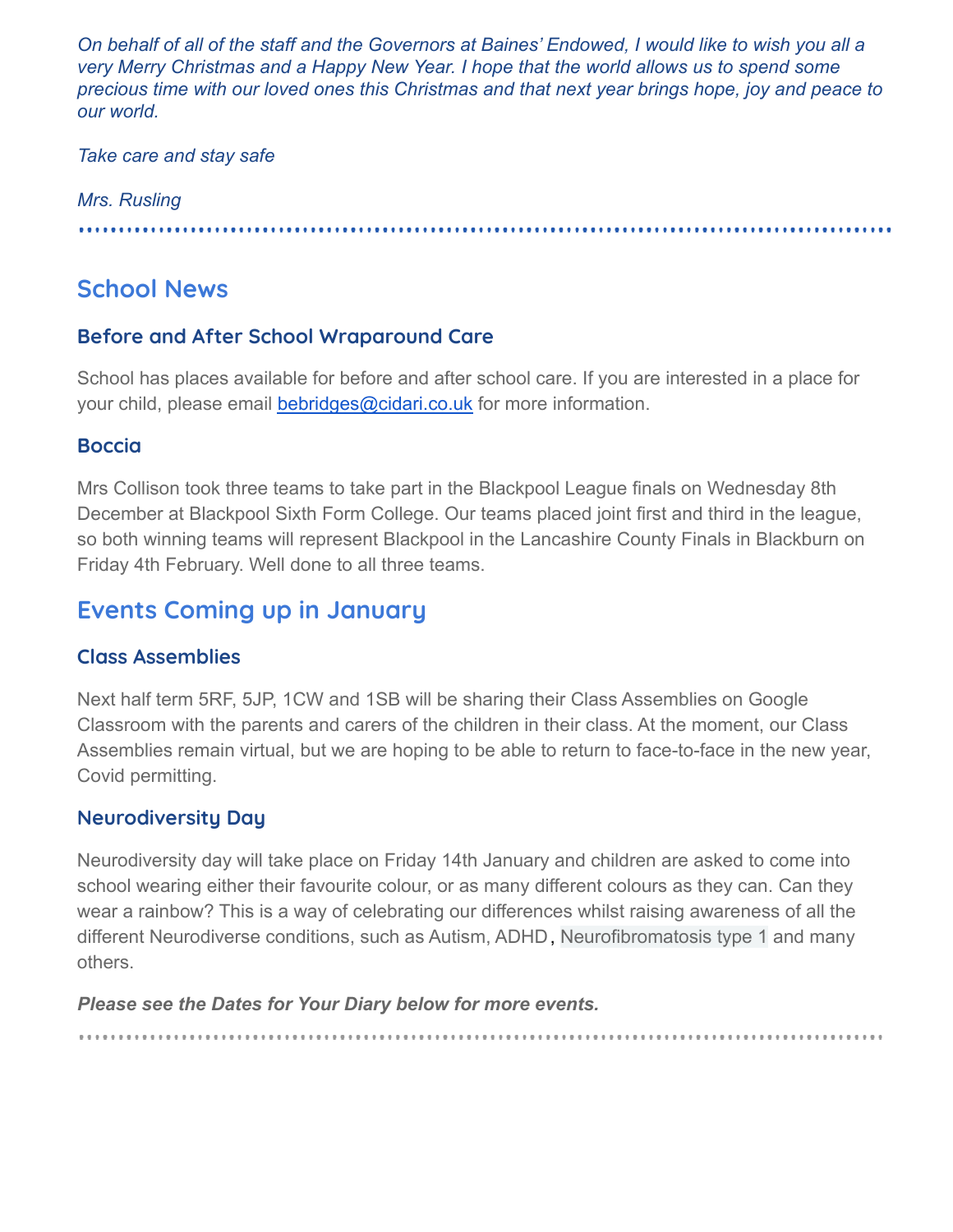## **School Office Noticeboard**

#### **Safeguarding**

Just a reminder about the NSPCC 'PANTS' rule, to support you in teaching your children about the safety and privacy of their bodies.

<https://www.nspcc.org.uk/keeping-children-safe/support-for-parents/pants-underwear-rule/>

As always please contact school if there is anything we can support you with.

#### **Primary School Applications for September 2022**

A final reminder for any parents/carers who have, or know anyone who has, a child who was born between 1st September 2017 and 31st August 2018. **You must apply for a Primary School Reception place for September 2022. Applications for Primary School must be received by 15th January 2022.** Places are allocated by schools and academies by 4th March and parents are informed of their place by 16th April. If you or anyone you know needs to apply, please apply online via the applications portal, or request a paper application from the Council.

#### **Uniform**

Please ensure that your child is wearing the correct school uniform next term. Should you require any assistance with uniform, please contact Mrs. Jacobs at school to see if we are able to help.

#### **Dates for Your Diary:** *January*

**Tuesday 4th***: Inset Day - School Closed.*

**Wednesday 5th***:* **School Opens for the Spring Term at 8:45 a.m.**

**Monday 10th:** Spring Term Extra Curricular Clubs will start. They will run for ten weeks until the week ending 25th March.

**Wednesday 12th**: **9:15 a.m. Epiphany Worship Whole School** - Pupils in Year Three and Four will celebrate Epiphany in School.

**Friday 14th**: **Neurodiversity Awareness day** - Children will be asked to 'wear a rainbow' or your favourite colour to raise awareness of Neurodiversity.

**Friday 14th: 5RF Class Assembly -** The assembly will be uploaded to Google Classroom for 5RF parents/carers

**Friday 21st: 5JP Class Assembly -** The assembly will be uploaded to Google Classroom for 5JP parents/carers

**Thursday 27th: Poetry Competition for KS1 Pupils** - Pupils in Year One and Two will take part in a poetry competition. More information will follow nearer the time.